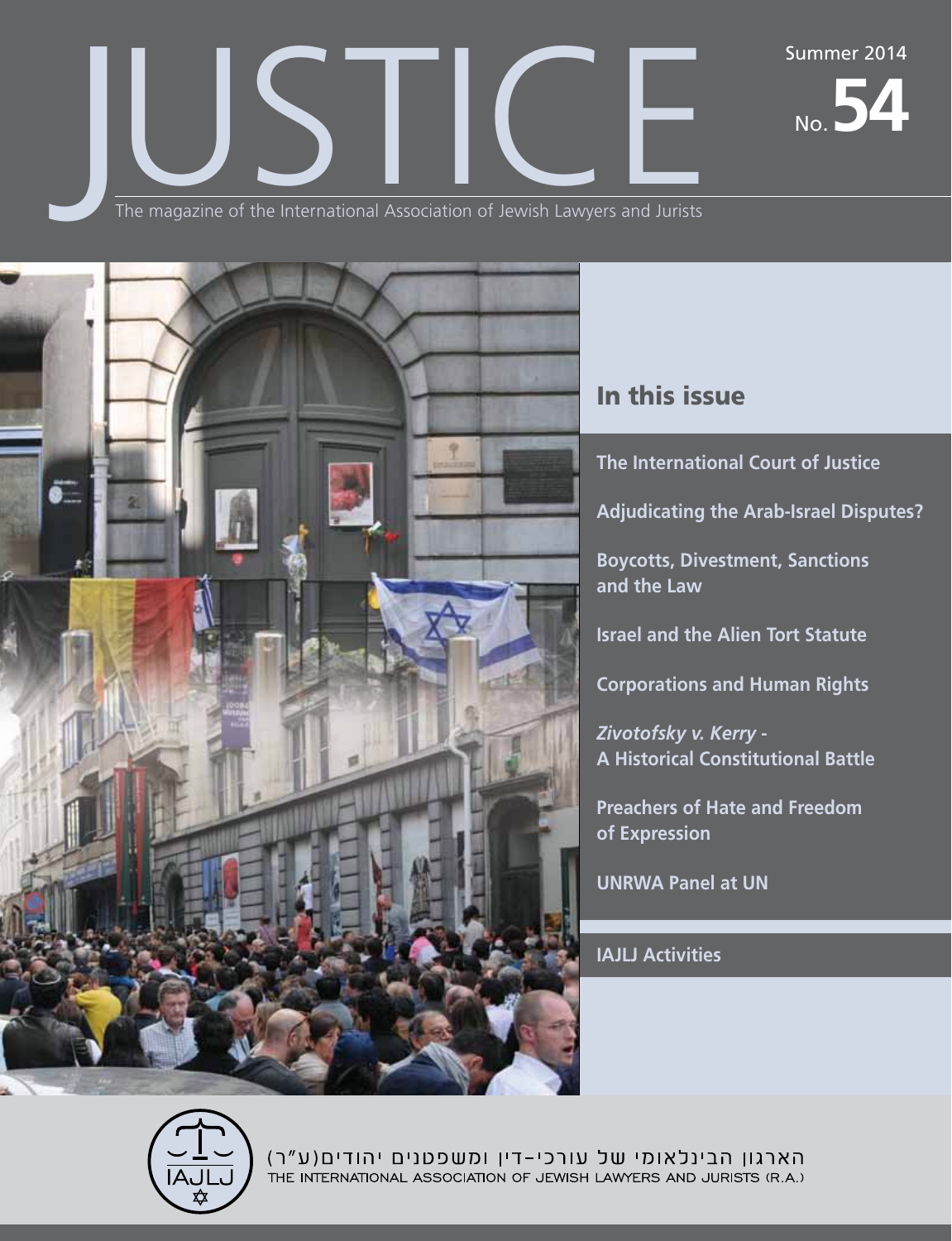# *Zivotofsky v. Kerry***: A Historic Constitutional Battle**

#### **Nathan Lewin**

n the first week of November 2014, I will be privileged  $\boldsymbol{\mathrm{I}}$ n the first week of November 2014, I will be privileged to present oral argument in the United States Supreme Court in a case that will immediately affect about 50,000 American citizens, but may have much broader and lasting

impact on powers of the President and the Congress under the United States Constitution. The case – now titled *Zivotofsky v. Kerry* – was begun in 2002, shortly after the plaintiff Menachem Binyamin Zivotofsky was born in Shaare Zedek Hospital in Western Jerusalem on October 17, 2002.

Less than three weeks before Menachem's birth, President George W. Bush signed a law that Congress had enacted, granting American citizens born in Jerusalem the right to list their "place of birth" on their U.S. passports as

"Israel." The passport provision at issue in this case is part of a larger law entitled "United States Policy with Respect to Jerusalem as the Capital of Israel," in which Congress repeated its desire to "immediately begin the process of relocating the United States Embassy in Israel to Jerusalem." The first three subsections of the law relate to the Embassy location. Subsection (d), however, which is the only section at issue in the *Zivotofsky* case, states that "[f]or purposes of the registration of birth, certification of nationality, or issuance of a passport of a United States citizen born in the city of Jerusalem, the Secretary [of State] shall, upon the request of the citizen or the citizen's legal guardian, record the place of birth as Israel."

This provision was designed to change the policy that the State Department had been following regarding American citizens born in Jerusalem. Babies born anywhere in the world to parents who are both United States citizens have American citizenship from birth. And, of course, someone born in Jerusalem may obtain American citizenship later in life. American passports bear date-ofbirth and place-of-birth designations. The State Department ordinarily identifies U.S. citizens born outside the United States in their passports by the *country* in which they were born. I, for example, was born in Lodz, Poland. My American passport lists "Poland" as my place of birth; it does not mention Lodz.

Asserting that the United States does not recognize any

part of Jerusalem as being within Israel, the State Department currently issues American passports to Jerusalem-born U.S. citizens listing the city, "Jerusalem," *instead* of the country. No country is named on American



passports of American citizens born in Jerusalem. American citizens born in Tel Aviv or Haifa or in any other city within the pre-1967 borders of Israel carry passports that show "Israel" as their place of birth. (A specific exception is made by the State Department for American citizens who were born in Israel but object to showing "Israel" as their place of birth. They may remove "Israel" from their passport and designate their city of birth instead.) The 2002 law was designed to compel the State Department to show "Israel" as the

birthplace of any U.S. citizen born in Jerusalem who wants to specify "Israel" as his or her birthplace. Unlike the provision that directs that the United States Embassy be located in Jerusalem, the passport provision gives the President no authority to delay enforcement.

When President Bush signed the law in 2002, his office issued a "signing statement" that declared that the newly enacted statute "impermissibly interferes with the President's constitutional authority to conduct the Nation's foreign affairs and to supervise the unitary executive branch." This "signing statement" applied not only to the provision that concerns the location of the embassy. It covered the statutory instruction regarding passports and birth certificates of citizens born in Jerusalem.

One Congressman who was very instrumental in having that law enacted called the office of Lewin & Lewin and said that he wanted us to bring a lawsuit on his behalf to compel the Secretary of State to comply with the law, notwithstanding President Bush's "signing statement." We notified the Congressman that under binding decisions of the Supreme Court, a Congressman did not have "standing" to bring such a lawsuit. Only an individual who was personally denied the right that the law created would be able to bring to an American federal court his or her legal claim to have his or her passport say "Israel" rather than "Jerusalem."

The Congressman urged us to find such a plaintiff. We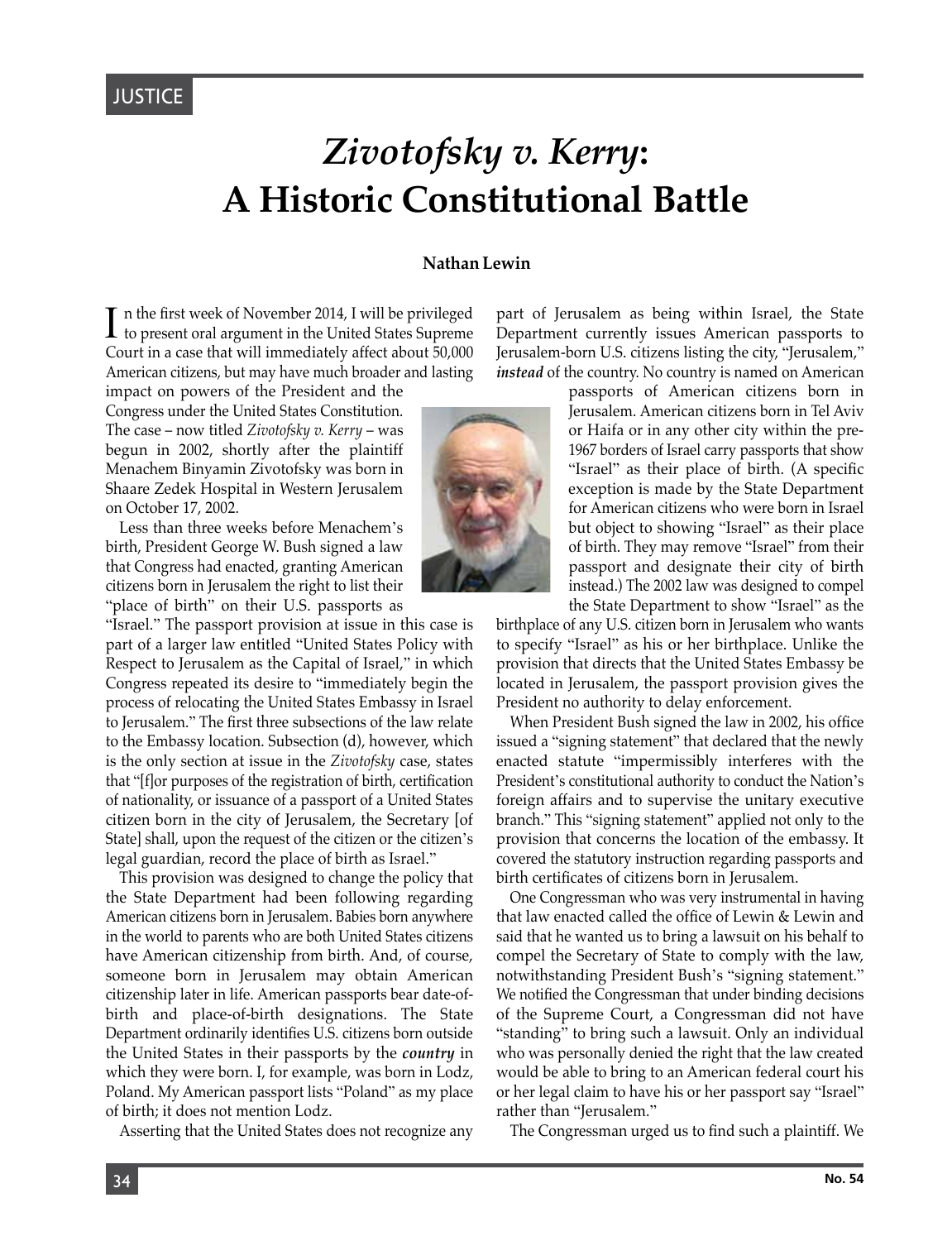knew that the Zivotofskys, both of whom were born in the United States and retained U.S. citizenship after their *aliya*, were expecting the birth of a child who would be delivered at Shaare Zedek Hospital in Jerusalem. When they heard of the new law that gave their baby, whom they named Menachem Binyamin, the right to have a passport recognizing that he was born in Israel, Ari and Naomi Zivotofsky undertook to enforce it. After Menachem was born, his mother applied for a passport at the U.S. Embassy in Tel Aviv and asked that the passport show Israel as Menachem's country of birth. Applying the instruction in the State Department's *Foreign Affairs Manual* that forbids designating Jerusalem as being in Israel, the Embassy rejected her request. Menachem's passport and American birth certificate say that he was born in "Jerusalem" despite the law's directive that pursuant to his parents' request his place of birth be listed as "Israel." And so, at less than one year old, Menachem Binyamin Zivotofsky became our law firm's youngest client.

This *pro bono publico* lawsuit started by our firm in September 2003 has now passed its tenth anniversary. The Department of State first responded to our lawsuit by claiming that Menachem had no "standing" to object to the place-of-birth designation in his passport. After all, they said, he has a valid U.S. passport. What difference does it make how his birthplace is characterized in his passport?

The federal district judge accepted this argument and dismissed our case on the ground that Menachem lacked "standing." We appealed because the law explicitly gave Menachem (or his parents, who spoke for him) the right to have a particular birthplace designation in his passport, and this, we said, gave him "standing" to enforce that legal right in court. In February 2006, a unanimous panel of three judges of the United States Court of Appeals agreed with our position and referred the case back to the lower-court judge.

The district judge had also concluded that our lawsuit presented an issue that American courts cannot decide because it is a "political question." This is a self-imposed restriction on judicial authority that American courts have adopted. Unlike Israeli courts, which have no limitation that prevents them from resolving "political questions," courts in the United States deem "political questions" to be "nonjusticiable" because, they say, there are no "judicially discoverable and manageable standards" for resolving such issues.

In reversing the lower-court dismissal of our case, the Court of Appeals said that discovery should be conducted in the lower court so that the court would have information to decide whether our complaint seeking enforcement of Congress' 2002 law presented a "political question." The State Department acknowledged in the discovery phase of the case that the birthplace designation in a passport is principally used to identify American citizens abroad. It has no international diplomatic significance.

The State Department reported that between June 1996 and June 2006, it had issued 99,177 U.S. passports identifying American citizens as born in "Israel" and 52,569 passports that listed the bearer's place of birth as "Jerusalem." We asked the State Department to "describe specifically any harm to the foreign policy of the United States that would result if American citizens born in Jerusalem carried U.S. passports that showed their 'place of birth' as 'Israel.'" The answer was a long-winded response covering ten paragraphs that asserted that "U.S. Presidents have consistently endeavored to maintain a strict policy of not prejudging the Jerusalem status issue and thus not engaging in official actions that would recognize, or might be perceived as constituting recognition of, Jerusalem as either the capital city of Israel, or as a city located within the sovereign territory of Israel."

The State Department's response claimed that "any unilateral action by the United States that would signal, symbolically or concretely, that it recognizes that Jerusalem is a city that is located within the sovereign territory of Israel would critically compromise the ability of the United States to work with Israelis, Palestinians and others in the region to further the peace process, to bring an end to violence in Israel and the Occupied Territories, and to achieve progress on the Roadmap." We were told in this answer to our interrogatory that "the Palestinians would view any United States change with respect to Jerusalem as an endorsement of Israel's claim to Jerusalem and a rejection of their own." This could "cause irreversible damage to the credibility of the United States and its capacity to facilitate a final and permanent resolution of the Arab-Israeli conflict."

After a recitation of the few public condemnations of the 2002 law by "Palestinians from across the political spectrum" that the State Department could find, it predicted that a reversal of a "central final status issue could provoke uproar throughout the Arab and Muslim world and seriously damage our relations with friendly Arab and Islamic governments, adversely affecting relations on a range of bilateral issues, including trade and treatment of Americans abroad." Although the State Department could cite no study of the foreign-policy consequences of permitting Jerusalem-born citizens to carry passports identifying their place of birth as "Israel," the State Department stated that "such listing or designation would be interpreted as an official act of recognizing Jerusalem as being under Israeli sovereignty."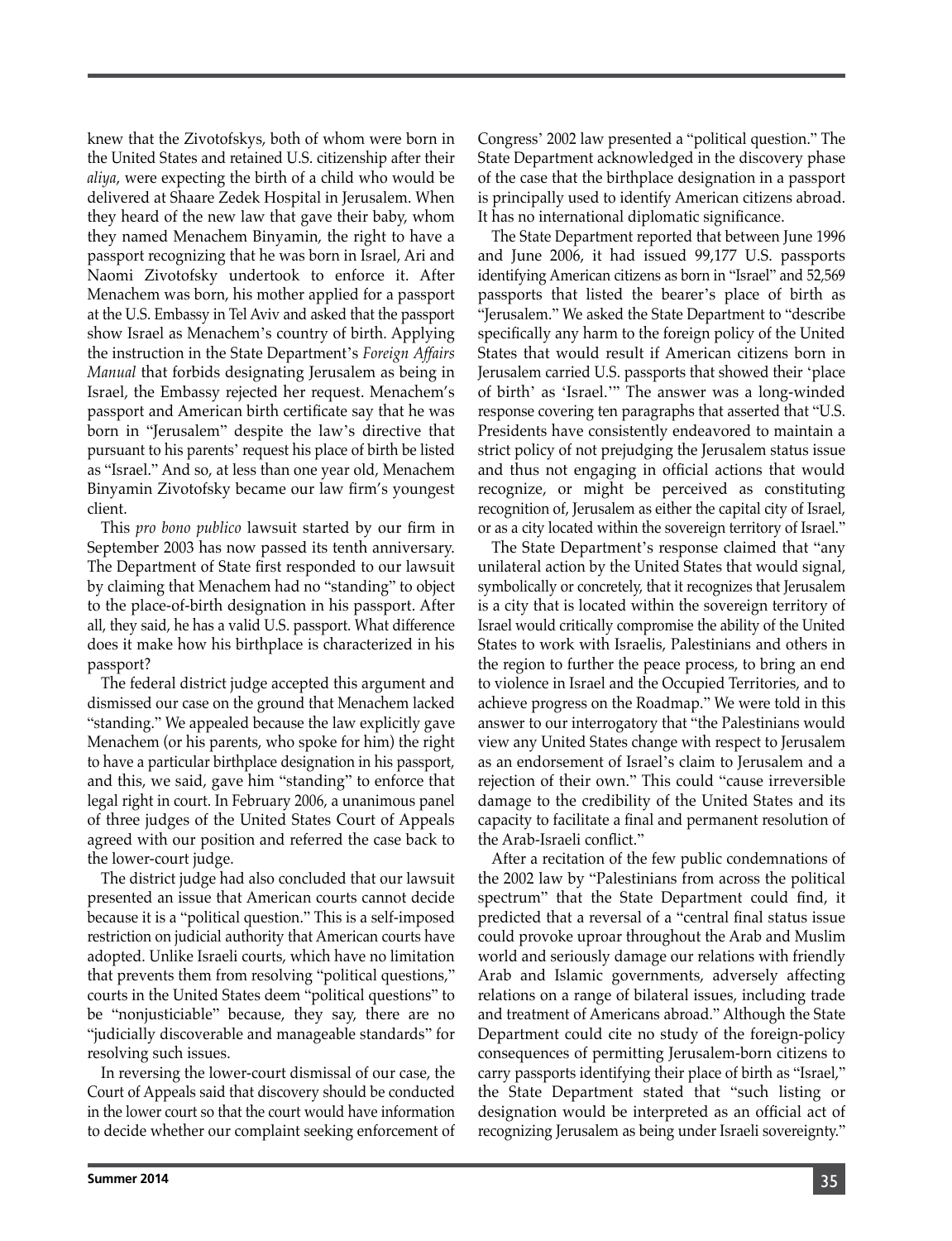## **JUSTICE**

These dire predictions, however, ignore an important historical precedent. In November 1994, Congress had enacted a law concerning Taiwan that paralleled the law involved in the *Zivotofsky* case. U.S. foreign policy had, by 1994, recognized the island of Taiwan as part of the communist Republic of China. The Chinese government felt so strongly that Taiwan should not be recognized as independent in any official document that it refused to stamp Chinese visas on passports bearing "Taiwan" as a place of birth. Yet many American citizens born in Taiwan who opposed the Chinese government did not want to carry passports identifying themselves as born in the Republic of China. Congress passed a law directing the Secretary of State to comply with requests of those who wanted their passports to state that they were born in "Taiwan." Notwithstanding China's strong opposition, the State Department acquiesced in 1994 and issued an instruction to consular officers to substitute "Taiwan" for the Republic of China if requested by a citizen born in Taiwan. The instruction made clear that this was not a change in America's official policy regarding Taiwan. The State Department declared: "Although Taiwan may be listed as a place of birth in passports, the United States does not recognize Taiwan as a foreign state. The U.S. recognizes the government of the People's Republic of China as the sole legal government of China, and it acknowledges the Chinese position that there is only one China and Taiwan is part of China."

The State Department's attempt to distinguish the Taiwan precedent when we cited it in our case was incomprehensible. Its brief in the Court of Appeals said: "The State Department began listing Taiwan only after determining that doing so would be consistent with the United States' recognition that the People's Republic of China is the 'sole legal government of China' and acknowledgment of the Chinese position that 'Taiwan is a part of China.'" In fact, the 1994 statement said just the opposite – that American foreign policy did not accept Taiwan as a foreign state. The 1994 statement proves that the passport's place-of-birth identification will not be perceived as a recognition by the United States of Israeli sovereignty over all of Jerusalem.

When the *Zivotofsky* case returned to the District Court, the judge – a graduate of Harvard Law School who had many years of judicial experience – dismissed our claim a second time. As she had done years earlier, she reached her decision without even hearing oral argument. On the basis of written submissions alone, she ruled that our complaint presented a "political question" that could not be decided by a federal court. She explained, in a remarkable mis-statement of the legal issue before her, that a decision on the merits of our claim "would

This led to a second appeal before three different appellate judges. The case was argued in October 2008 and a decision issued in July 2009. (Menachem was then almost seven years old.) This time, two judges agreed with the lower court and affirmed her dismissal of the case because it presented a "political question." They did not share her perspective that the case required a decision on the "political status of Jerusalem," but they said that resolving the legal issue "would necessarily draw [the court] into an area of decisionmaking the Constitution leaves to the Executive alone." In other words, only the President has the authority under the Constitution to decide whether Jerusalem is part of Israel. Consequently, the courts have no business reviewing that Executive Branch decision.

A strong thirteen-page dissent on the "political question" issue came from Circuit Judge Harry Edwards, the most senior of the three judges on the appellate panel and a former Chief Judge of the Federal Court of Appeals in the District of Columbia. Judge Edwards disagreed on the justiciability of the case. He said that the constitutional question – whether the President could disobey this particular law on the ground that it infringed on his exclusive power to recognize foreign governments – could and should be decided by the court. He dismissed any argument to the contrary as "specious."

The bottom line of Judge Edwards' dissent was not, however, favorable to our claim that Congress' law should be enforced. Although he believed that the case had to be decided because the issue was not a "political question," he concluded that Congress' law was unconstitutional because it infringed Presidential authority "in furtherance of the recognition power." We petitioned for a rehearing before the full nine judges of the Court of Appeals, and three judges noted that they would grant a rehearing.

So we proceeded to the next level in America's judicial hierarchy – the Supreme Court of the United States. It has total control of its own docket and agrees to hear about 75 cases in each Term of Court of approximately 1,500 paid petitions that are filed with it. (In addition, the Court receives an equal number of requests for review each year from prisoners and others who do not print their applications and are too poor to pay the filing fee.) The Court need not state any reason for accepting or denying review of a case. (The application to the Court requests that it issue a "writ of certiorari," which is the traditional order directing that the case be brought before it.) The Justices ordinarily do not disclose how they voted at this stage of the process. All that is known is whether four of the Court's nine members voted to hear a case. If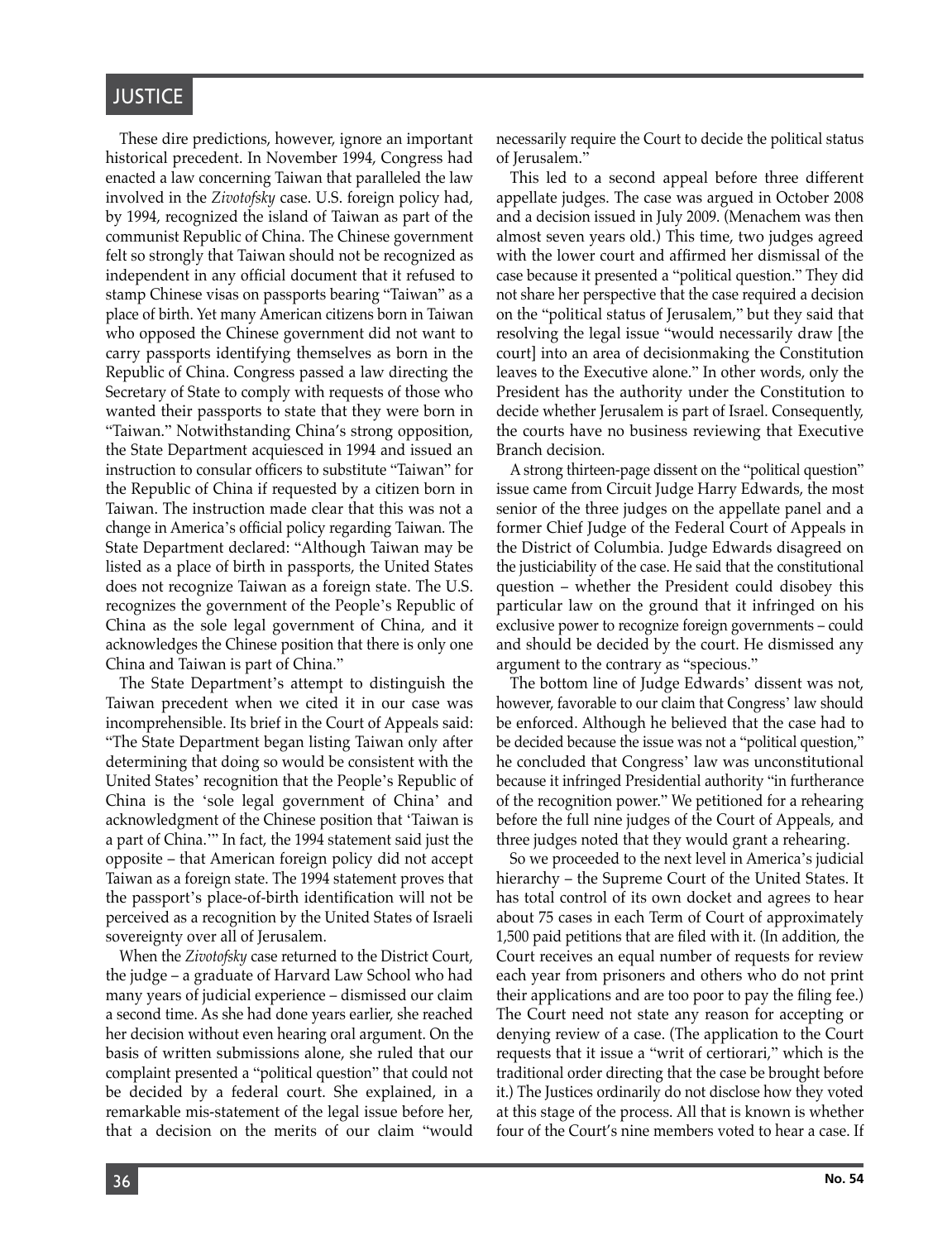they did, the "Order List" that is published (ordinarily on Monday mornings) says, "Certiorari Granted."

In our "Petition for a Writ of Certiorari" – our application to the Supreme Court - we presented for the Court's review only the "political question" issue and did not ask the Supreme Court to decide the ultimate constitutional question of Congress' power to disagree with any aspect of the State Department's policy affecting Jerusalem. The Supreme Court treats the "Question Presented" in an application for review very seriously and refuses to consider legal issues that are not encompassed by the questions defined in the petition.

Although the State Department filed a vigorous opposition to our request for Supreme Court review, in May 2011, the Court announced that our petition was granted. Much to our surprise, however, the Supreme Court took a step that it rarely, but occasionally, does take. It added the following directive to the announcement granting the petition for certiorari: "In addition to the question presented by the petition, the parties are directed to brief and argue the following question: 'Whether Section 214 of the [2002 law] impermissibly infringes the President's power to recognize foreign sovereigns.'" As a result the "merits" of the case, which had never before been briefed in the case's eight-year history, were briefed for the first time before the Supreme Court.

The Supreme Court's Rules limit the number of words in briefs filed with the Court. We compressed the discussion of the "political question" issue into ten pages of our brief and spent more than double that number in arguing that Congress' law was constitutional. The State Department had claimed that by directing that passports identify Jerusalem-born citizens as born in Israel, Congress was interfering with the President's "exclusive" authority to grant recognition to foreign sovereigns. No language in the United States Constitution gives the President "recognition authority," but the State Department argued that the authority given the President by Article II, Section 3 of the Constitution to "receive Ambassadors and other public Ministers" was intended to allow the President – and *only* the President – to grant official recognition to the government of a foreign territory. The late Professor Louis Henkin of Columbia University, a foremost expert on foreign affairs and the U.S. Constitution, noted in his treatise that the constitutional "receive ambassadors" language did not seem to be granting exclusive power to the President. It was, he said, "couched rather as a duty, an 'assignment.'"

May Congress overrule a President's "recognition" decision? Does the President have the sole authority to decide questions of foreign policy? Is an instruction that passports identify Israel as the birthplace of an American

citizen born in Jerusalem who chooses to be so identified an interference with a "recognition" decision? These were some of the very interesting and important questions that had to be addressed in resolving whether Congress' 2002 law was constitutional.

The extent of the President's authority in the area of recognition of foreign governments had not been a subject of extensive scholarly research before Professor Robert Reinstein of Temple University Law School recently reviewed the historical documentation in great detail. We relied heavily on his meticulous analysis that concluded that the drafters of the Constitution never vested "a plenary recognition power . . . in the President" and that they certainly never gave the President any exclusive authority in this area. (Professor Reinstein continued researching American history that followed adoption of the Constitution, and his conclusion in an article published in 2014 supported our position even more compellingly.)

The State Department's brief in the Supreme Court presented in thirteen pages its view of the history of Congressional and Presidential involvement in "recognition authority." The brief asserted that the President has "exclusive power to recognize foreign sovereigns." Our Reply Brief cited "substantial proof to the contrary" beginning with a decision of Chief Justice John Marshall through the experiences of Presidents Monroe, Jackson, Taylor and Lincoln in recognizing newly established foreign governments. In each case, Congress participated actively in the recognition decision. We said that "Presidents who were confronted with controversial recognition issues acknowledged that action or approval by Congress was necessary before a foreign government would be formally recognized."

Oral argument before the Supreme Court was held on November 7, 2011, after Menachem had celebrated his ninth birthday. Although he had never before left Israel's borders and was reluctant to do so on this occasion, his parents persuaded him to visit Washington and listen in court as his case was presented. The photographers had a field day, and photos of Menachem and Ari striding hand-in-hand in front of the Supreme Court building (with Alyza Lewin in the background) made the front pages of newspapers in the United States and in Israel.

Lawyers who have had the heady experience of arguing before the Supreme Court (which I have done in 28 cases) say there is no comparable experience in legal practice. You have precisely 30 minutes to present your best case to the nine people who will be making the decision – an opportunity unequaled in any other presentation to an American government agency. The event is totally spontaneous and unrehearsed, and almost all your time is spent answering questions from the nine individuals